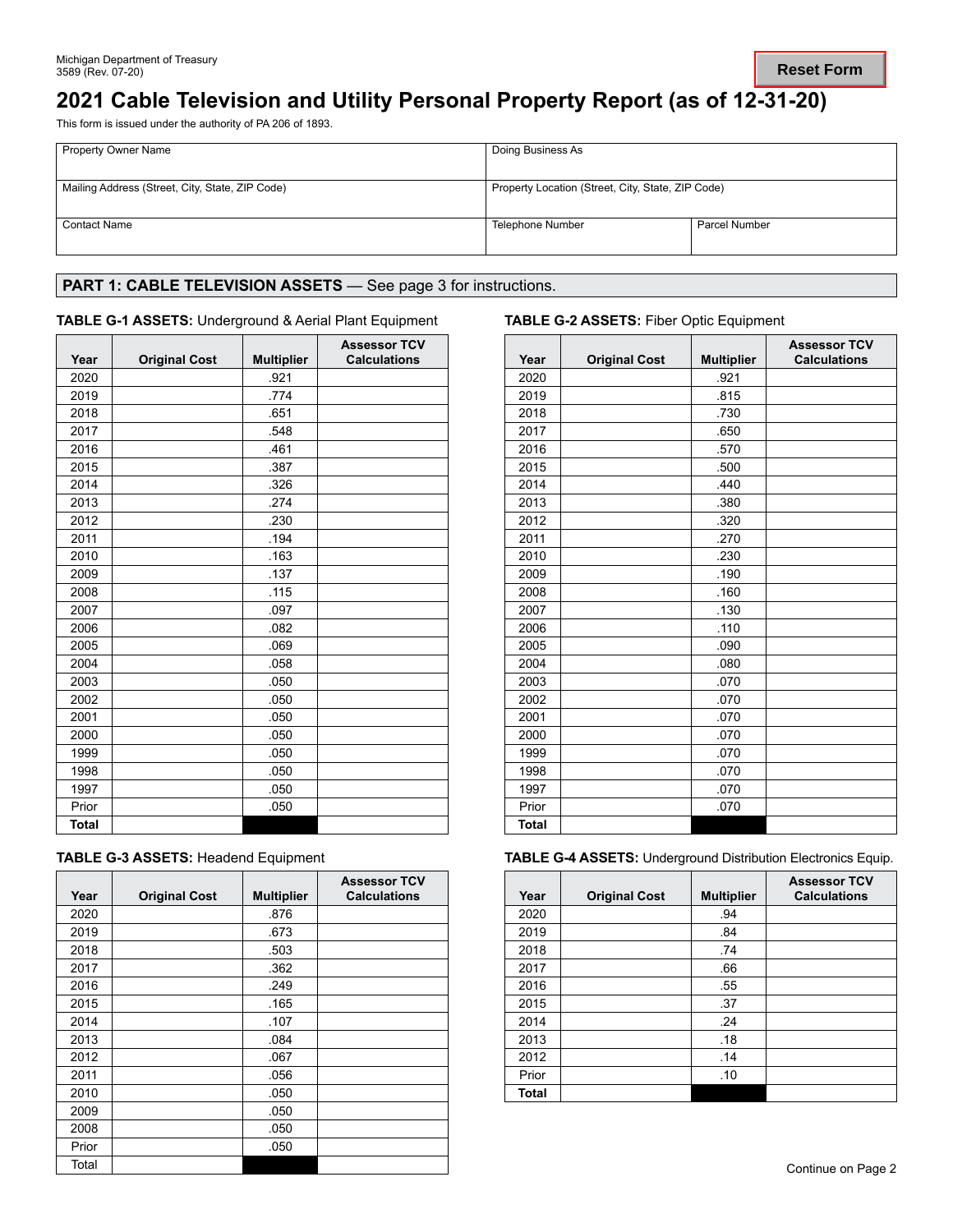| Year         | <b>Original Cost</b> | <b>Multiplier</b> | <b>Assessor TCV</b><br><b>Calculations</b> |
|--------------|----------------------|-------------------|--------------------------------------------|
| 2020         |                      | .94               |                                            |
| 2019         |                      | .84               |                                            |
| 2018         |                      | .74               |                                            |
| 2017         |                      | .66               |                                            |
| 2016         |                      | .55               |                                            |
| 2015         |                      | .45               |                                            |
| 2014         |                      | .34               |                                            |
| 2013         |                      | .30               |                                            |
| 2012         |                      | .25               |                                            |
| 2011         |                      | .15               |                                            |
| 2010         |                      | .15               |                                            |
| 2009         |                      | .15               |                                            |
| 2008         |                      | .15               |                                            |
| Prior        |                      | .15               |                                            |
| <b>Total</b> |                      |                   |                                            |

# **TABLE G-5 ASSETS:** Aerial Distribution Electronics Equip.

# **PART 2: UTILITY ASSETS** — See page 3 for instructions.

| Year  | <b>Original Cost</b> | <b>Multiplier</b> | <b>Assessor TCV</b><br><b>Calculations</b> |
|-------|----------------------|-------------------|--------------------------------------------|
| 2020  |                      | .93               |                                            |
| 2019  |                      | .87               |                                            |
| 2018  |                      | .81               |                                            |
| 2017  |                      | .76               |                                            |
| 2016  |                      | .71               |                                            |
| 2015  |                      | .67               |                                            |
| 2014  |                      | .63               |                                            |
| 2013  |                      | .59               |                                            |
| 2012  |                      | .55               |                                            |
| 2011  |                      | .51               |                                            |
| 2010  |                      | .47               |                                            |
| 2009  |                      | .43               |                                            |
| 2008  |                      | .39               |                                            |
| 2007  |                      | .35               |                                            |
| 2006  |                      | .32               |                                            |
| Prior |                      | .32               |                                            |
| Total |                      |                   |                                            |

| <b>TABLE J ASSETS: Gas Transmission</b> |  |
|-----------------------------------------|--|
|-----------------------------------------|--|

| Year  | <b>Original Cost</b> | <b>Multiplier</b> | <b>Assessor TCV</b><br><b>Calculations</b> |
|-------|----------------------|-------------------|--------------------------------------------|
| 2020  |                      | .97               |                                            |
| 2019  |                      | .91               |                                            |
| 2018  |                      | .86               |                                            |
| 2017  |                      | .81               |                                            |
| 2016  |                      | .76               |                                            |
| 2015  |                      | .71               |                                            |
| 2014  |                      | .67               |                                            |
| 2013  |                      | .63               |                                            |
| 2012  |                      | .59               |                                            |
| 2011  |                      | .56               |                                            |
| 2010  |                      | .53               |                                            |
| 2009  |                      | .51               |                                            |
| 2008  |                      | .49               |                                            |
| 2007  |                      | .47               |                                            |
| 2006  |                      | .45               |                                            |
| Prior |                      | .45               |                                            |
| Total |                      |                   |                                            |

### **TABLE H ASSETS:** Gas Distribution **TABLE I ASSETS:** Electric Transmission and Distribution

| Year  | <b>Original Cost</b> | <b>Multiplier</b> | <b>Assessor TCV</b><br><b>Calculations</b> |
|-------|----------------------|-------------------|--------------------------------------------|
| 2020  |                      | .96               |                                            |
| 2019  |                      | .93               |                                            |
| 2018  |                      | .90               |                                            |
| 2017  |                      | .86               |                                            |
| 2016  |                      | .82               |                                            |
| 2015  |                      | .78               |                                            |
| 2014  |                      | .74               |                                            |
| 2013  |                      | .70               |                                            |
| 2012  |                      | .67               |                                            |
| 2011  |                      | .64               |                                            |
| 2010  |                      | .61               |                                            |
| 2009  |                      | .58               |                                            |
| 2008  |                      | .55               |                                            |
| 2007  |                      | .52               |                                            |
| 2006  |                      | .50               |                                            |
| Prior |                      | .50               |                                            |
| Total |                      |                   |                                            |

### **TABLE K ASSETS: Fluid Pipeline**

| Year  | <b>Original Cost</b> | <b>Multiplier</b> | <b>Assessor TCV</b><br><b>Calculations</b> |
|-------|----------------------|-------------------|--------------------------------------------|
| 2020  |                      | .99               |                                            |
| 2019  |                      | 1.00              |                                            |
| 2018  |                      | 1.01              |                                            |
| 2017  |                      | 1.02              |                                            |
| 2016  |                      | 1.03              |                                            |
| 2015  |                      | 1.04              |                                            |
| 2014  |                      | 1.05              |                                            |
| 2013  |                      | 1.06              |                                            |
| 2012  |                      | 1.08              |                                            |
| 2011  |                      | 1.10              |                                            |
| 2010  |                      | 1.12              |                                            |
| 2009  |                      | 1.14              |                                            |
| 2008  |                      | 1.16              |                                            |
| 2007  |                      | 1.18              |                                            |
| 2006  |                      | 1.20              |                                            |
| Prior |                      | 1.20              |                                            |
| Total |                      |                   |                                            |